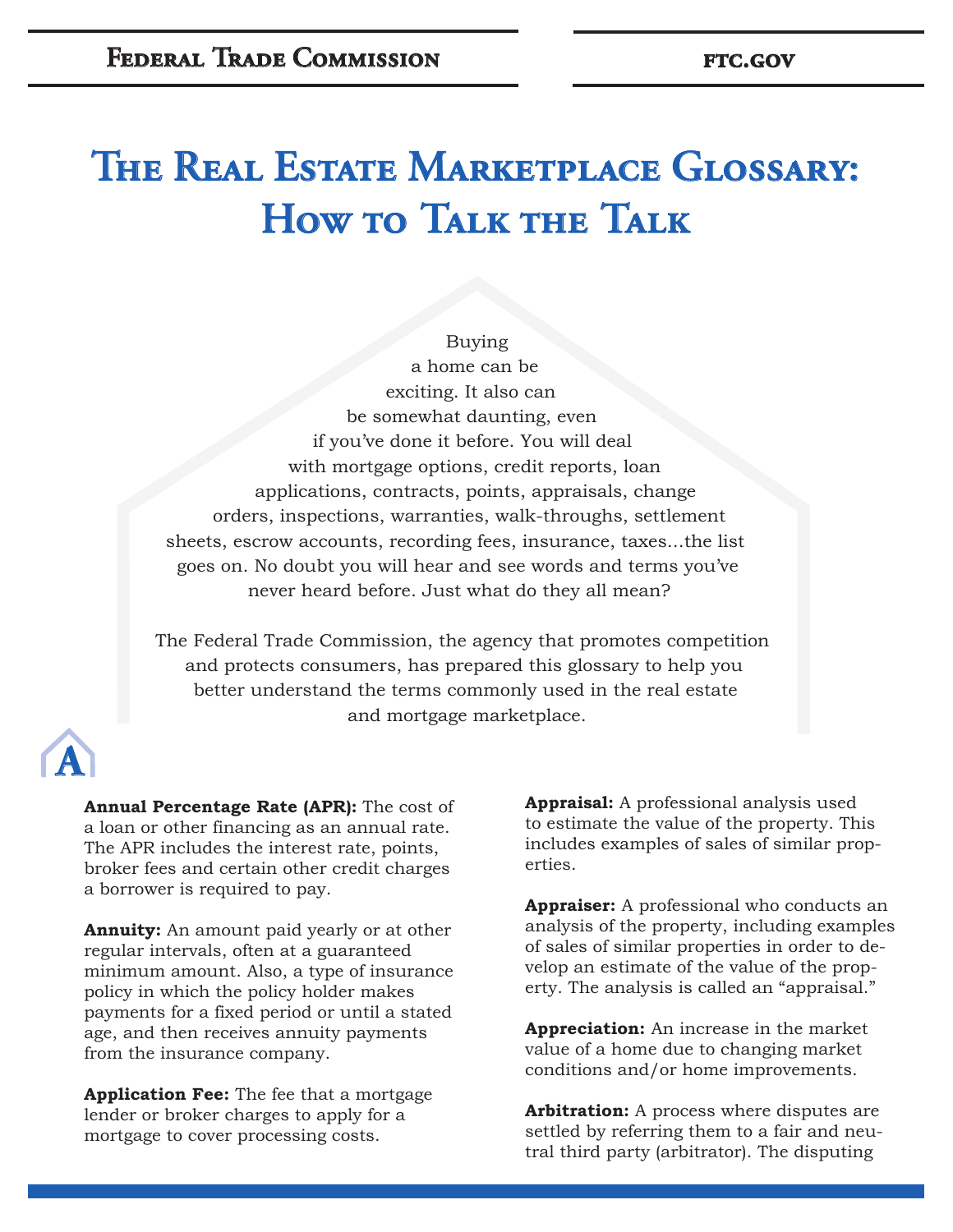parties agree in advance to agree with the decision of the arbitrator. There is a hearing where both parties have an opportunity to be heard, after which the arbitrator makes a decision.

**Asbestos:** A toxic material that was once used in housing insulation and fireproofing. Because some forms of asbestos have been linked to certain lung diseases, it is no longer used in new homes. However, some older homes may still have asbestos in these materials.

**Assessed Value:** Typically the value placed on property for the purpose of taxation.

**Assessor:** A public official who establishes the value of a property for taxation purposes.

**Asset:** Anything of monetary value that is owned by a person or company. Assets include real property, personal property, stocks, mutual funds, etc.

**Assignment of Mortgage:** A document evidencing the transfer of ownership of a mortgage from one person to another.

**Assumable Mortgage:** A mortgage loan that can be taken over (assumed) by the buyer when a home is sold. An assumption of a mortgage is a transaction in which the buyer of real property takes over the seller's existing mortgage; the seller remains liable unless released by the lender from the obligation. If the mortgage contains a due-on-sale clause, the loan may not be assumed without the lender's consent.

**Assumption:** A homebuyer's agreement to take on the primary responsibility for paying an existing mortgage from a home seller.

**Assumption Fee:** A fee a lender charges a buyer who will assume the seller's existing mortgage.

**Automated Underwriting:** An automated process performed by a technology application that streamlines the processing of loan applications and provides a recommendation to the lender to approve the loan or refer it for manual underwriting.

**B**

**Balance Sheet:** A financial statement that shows assets, liabilities, and net worth as of a specific date.

**Balloon Mortgage:** A mortgage with monthly payments often based on a 30-year amortization schedule, with the unpaid balance due in a lump sum payment at the end of a specific period of time (usually 5 or 7 years). The mortgage may contain an option to "reset" the interest rate to the current market rate and to extend the due date if certain conditions are met.

**Balloon Payment:** A final lump sum payment that is due, often at the maturity date of a balloon mortgage.

**Bankruptcy:** Legally declared unable to pay your debts. Bankruptcy can severely impact your credit and your ability to borrow money.

**Before-tax Income:** Income before taxes are deducted. Also known as "gross income."

**Biweekly Payment Mortgage:** A mortgage with payments due every two weeks (instead of monthly).

**Bona fide:** In good faith, without fraud.

**Bridge Loan:** A short-term loan secured by the borrower's current home (which is usually for sale) that allows the proceeds to be used for building or closing on a new house before the current home is sold. Also known as a "swing loan."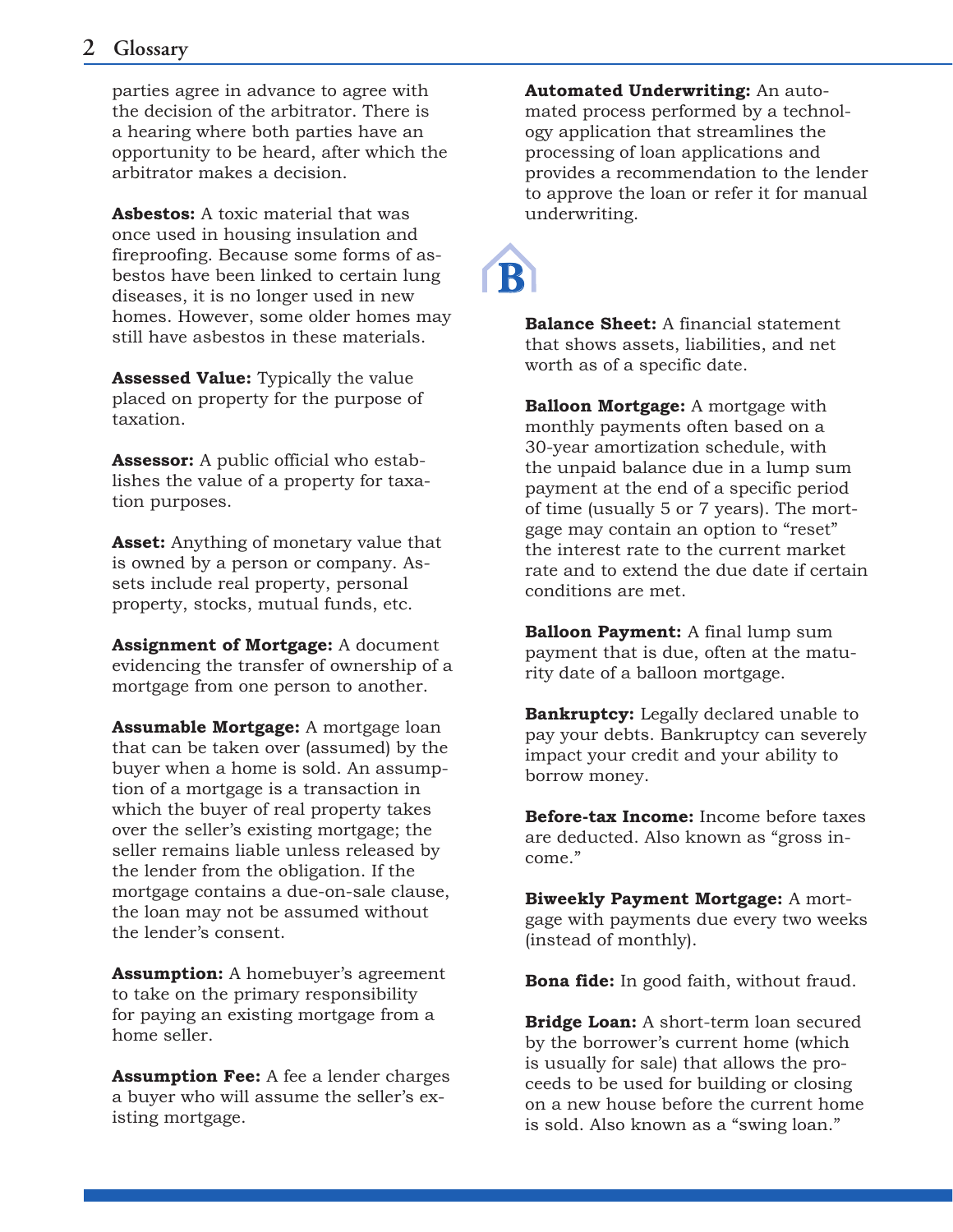**Broker:** An individual or firm that acts as an agent between providers and users of products or services, such as a mortgage broker or real estate broker. See also "Mortgage Broker."

**Building Code:** Local regulations that set forth the standards and requirements for the construction, maintenance and occupancy of buildings. The codes are designed to provide for the safety, health and welfare of the public.

**Buydown:** An arrangement whereby the property developer or another third party provides an interest subsidy to reduce the borrower's monthly payments typically in the early years of the loan.

**Buydown Account:** An account in which funds are held so that they can be applied as part of the monthly mortgage payment as each payment comes due during the period that an interest rate buydown plan is in effect.

# **C**

**Cap:** For an adjustable-rate mortgage (ARM), a limitation on the amount the interest rate or mortgage payments may increase or decrease. See also "Lifetime Payment Cap," "Lifetime Rate Cap," "Periodic Payment Cap," and "Periodic Rate Cap."

**Capacity:** Your ability to make your mortgage payments on time. This depends on your income and income stability (job history and security), your assets and savings, and the amount of your income each month that is left over after you've paid for your housing costs, debts and other obligations.

**Cash-out Refinance:** A refinance transaction in which the borrower receives additional funds over and above the amount needed to repay the existing mortgage, closing costs, points, and any subordinate liens.

**Certificate of Deposit:** A document issued by a bank or other financial institution that is evidence of a deposit, with the issuer's promise to return the deposit plus earnings at a specified interest rate within a specified time period.

**Certificate of Eligibility:** A document issued by the U.S. Department of Veterans Affairs (VA) certifying a veteran's eligibility for a VA-guaranteed mortgage loan.

**Chain of Title:** The history of all of the documents that have transferred title to a parcel of real property, starting with the earliest existing document and ending with the most recent.

**Change Orders:** A change in the original construction plans ordered by the property owner or general contractor.

**Clear Title:** Ownership that is free of liens, defects, or other legal encumbrances.

**Closing:** The process of completing a financial transaction. For mortgage loans, the process of signing mortgage documents, disbursing funds, and, if applicable, transferring ownership of the property. In some jurisdictions, closing is referred to as "escrow," a process by which a buyer and seller deliver legal documents to a third party who completes the transaction in accordance with their instructions. See also "Settlement."

**Closing Agent:** The person or entity that coordinates the various closing activities, including the preparation and recordation of closing documents and the disbursement of funds. (May be referred to as an escrow agent or settlement agent in some jurisdictions.) Typically, the closing is conducted by title companies, escrow companies or attorneys.

**Closing Costs:** The upfront fees charged in connection with a mortgage loan transaction. Money paid by a buyer (and/or seller or other third party, if applicable)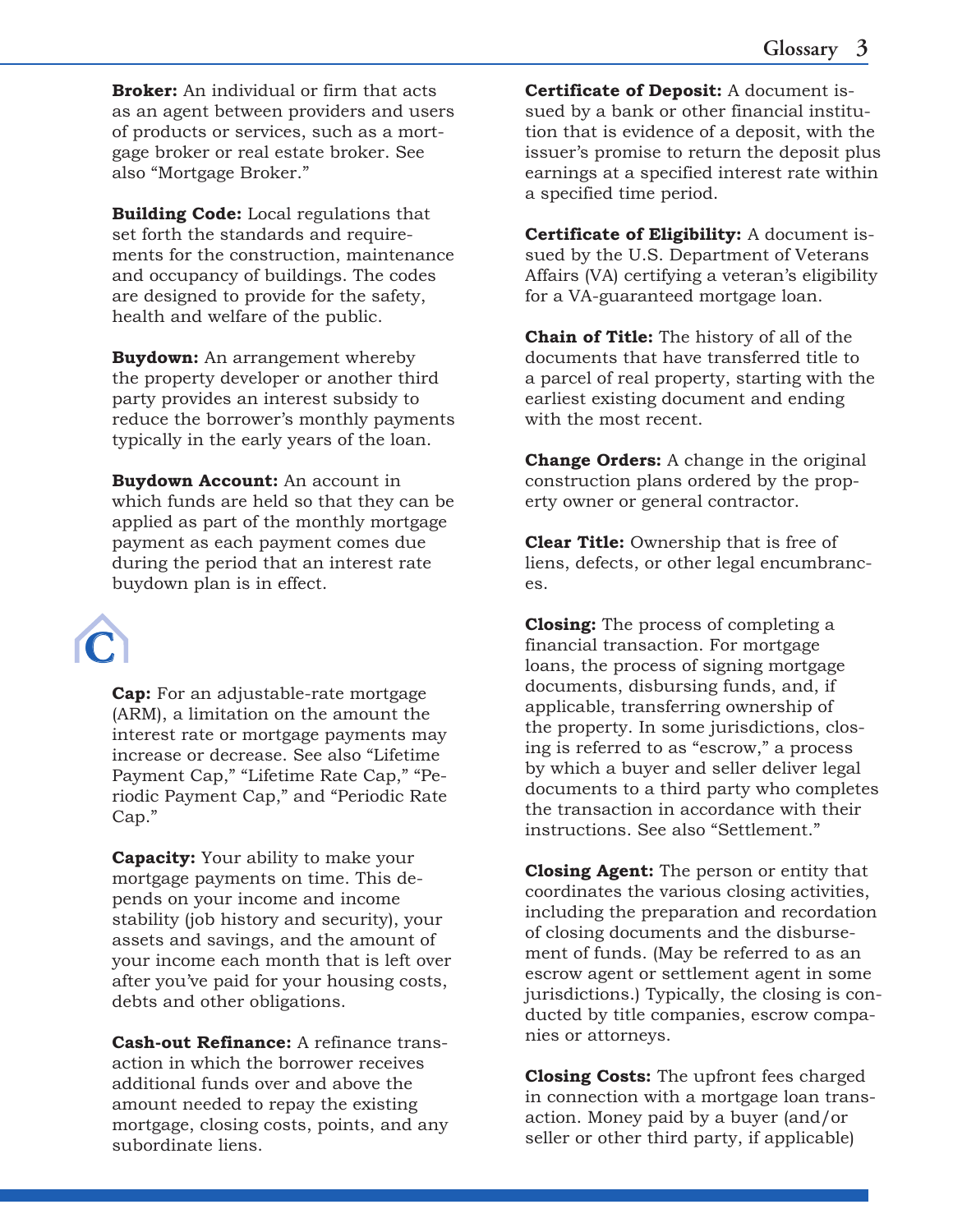to effect the closing of a mortgage loan, generally including, but not limited to a loan origination fee, title examination and insurance, survey, attorney's fee, and prepaid items, such as escrow deposits for taxes and insurance.

**Closing Date:** The date on which the sale of a property is to be finalized and a loan transaction completed. Often, a real estate sales professional coordinates the setting of this date with the buyer, the seller, the closing agent, and the lender.

**Closing Statement:** See "HUD-1 Settlement Statement."

**Co-borrower:** Any borrower other than the first borrower whose name appears on the application and mortgage note, even when that person owns the property jointly with the first borrower and shares liability for the note.

**Collateral:** An asset that is pledged as security for a loan. The borrower risks losing the asset if the loan is not repaid according to the terms of the loan agreement. In the case of a mortgage, the collateral would be the house and real property.

**Commission:** The fee charged for services performed, usually based on a percentage of the price of the items sold (such as the fee a real estate agent earns on the sale of a house).

**Commitment Letter:** A binding offer from your lender that includes the amount of the mortgage, the interest rate, and repayment terms.

**Common Areas:** Those portions of a building, land, or improvements and amenities owned by a planned unit development (PUD) or condominium project's homeowners' association (or a cooperative project's cooperative corporation) that are used by all of the unit owners, who share in the common expenses of their operation and main-

tenance. Common areas include swimming pools, tennis courts, and other recreational facilities, as well as common corridors of buildings, parking areas, means of ingress and egress, etc.

**Comparables:** An abbreviation for "comparable properties," which are used as a comparison in determining the current value of a property that is being appraised.

**Concession:** Something given up or agreed to in negotiating the sale of a house. For example, the sellers may agree to help pay for closing costs.

**Condominium:** A unit in a multiunit building. The owner of a condominium unit owns the unit itself and has the right, along with other owners, to use the common areas but does not own the common elements such as the exterior walls, floors and ceilings or the structural systems outside of the unit; these are owned by the condominium association. There are usually condominium association fees for building maintenance, property upkeep, taxes and insurance on the common areas and reserves for improvements.

**Construction Loan:** A loan for financing the cost of construction or improvements to a property; the lender disburses payments to the builder at periodic intervals during construction.

**Contingency:** A condition that must be met before a contract is legally binding. For example, home purchasers often include a home inspection contingency; the sales contract is not binding unless and until the purchaser has the home inspected.

**Conventional Mortgage:** A mortgage loan that is not insured or guaranteed by the federal government or one of its agencies, such as the Federal Housing Administration (FHA), the U.S. Department of Veterans Affairs (VA), or the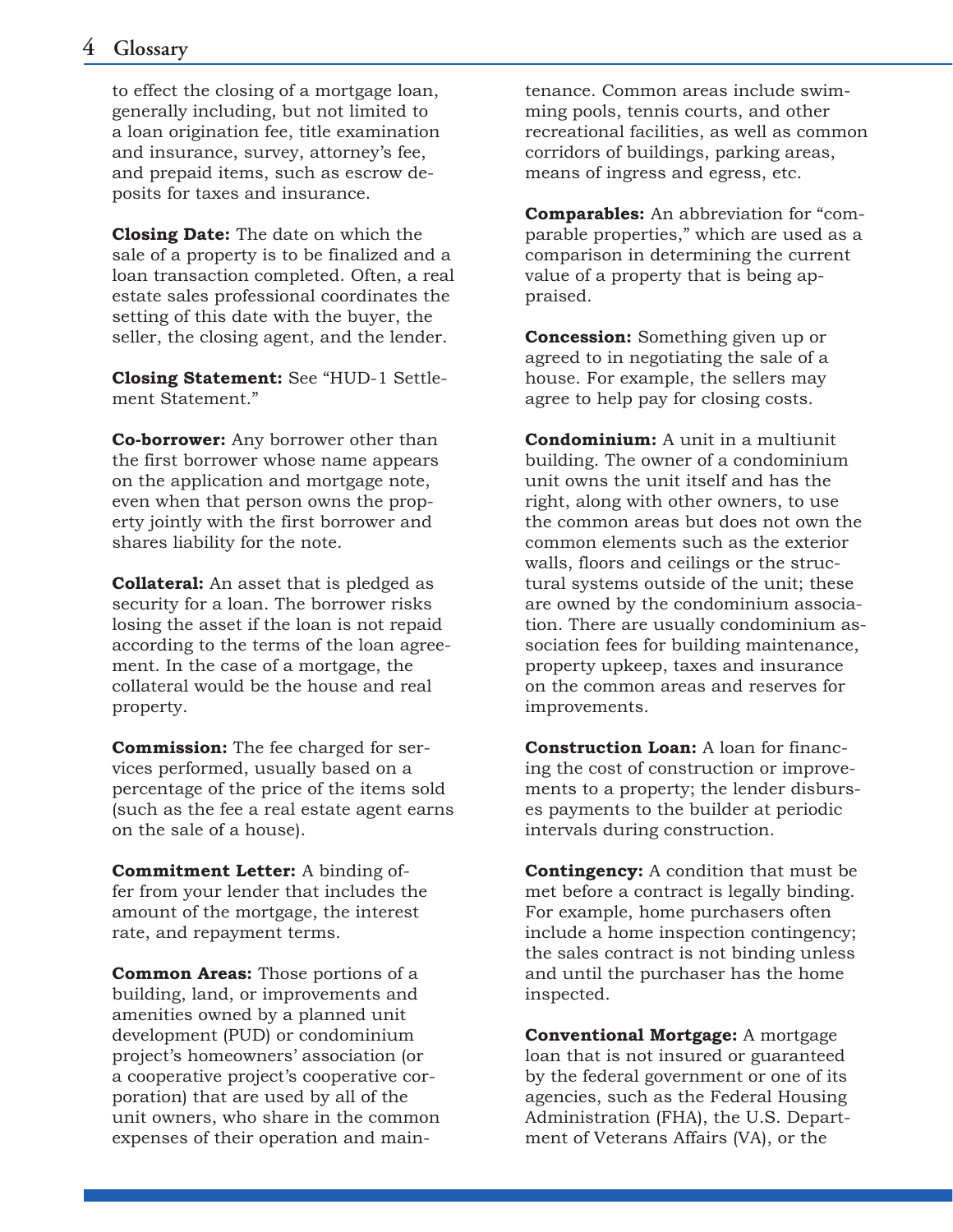Rural Housing Service (RHS). Contrast with "Government Mortgage."

**Conversion Option:** A provision of some adjustable-rate mortgage (ARM) loans that allows the borrower to change the ARM to a fixed-rate mortgage at specified times after loan origination.

**Convertible ARM:** An adjustable-rate mortgage (ARM) that allows the borrower to convert the loan to a fixed-rate mortgage under specified conditions.

**Cooperative (Co-op) Project:** A project in which a corporation holds title to a residential property and sells shares to individual buyers, who then receive a proprietary lease as their title.

**Cost of Funds Index (COFI):** An index that is used to determine interest rate changes for certain adjustable-rate mortgage (ARM) loans. It is based on the weighted monthly average cost of deposits, advances, and other borrowings of members of the Federal Home Loan Bank of San Francisco.

**Counter-offer:** An offer made in response to a previous offer. For example, after the buyer presents their first offer, the seller may make a counter-offer with a slightly higher sale price.

**Credit:** The ability of a person to borrow money, or buy goods by paying over time. Credit is extended based on a lender's opinion of the person's financial situation and reliability, among other factors.

**Credit Bureau:** A company that gathers information on consumers who use credit. These companies sell that information to lenders and other businesses in the form of a credit report.

**Credit History:** Information in the files of a credit bureau, primarily comprised of a list of individual consumer debts and a record of whether or not these debts were paid back on time or "as

agreed." Your credit history is called a credit report when provided by a credit bureau to a lender or other business.

**Credit Life Insurance:** A type of insurance that pays off a specific amount of debt or a specified credit account if the borrower dies while the policy is in force.

**Credit Report:** Information provided by a credit bureau that allows a lender or other business to examine your use of credit. It provides information on money that you've borrowed from credit institutions and your payment history.

**Credit Score:** A numerical value that ranks a borrower's credit risk at a given point in time based on a statistical evaluation of information in the individual's credit history that has been proven to be predictive of loan performance.

**Creditor:** A person who extends credit to whom you owe money.

**Creditworthy:** Your ability to qualify for credit and repay debts.

**D**

**Debt:** Money owed from one person or institution to another person or institution.

**Debt-to-Income Ratio:** The percentage of gross monthly income that goes toward paying for your monthly housing expense, alimony, child support, car payments and other installment debts, and payments on revolving or open-ended accounts, such as credit cards.

**Deed:** The legal document transferring ownership or title to a property

**Deed-in-Lieu of Foreclosure:** The transfer of title from a borrower to the lender to satisfy the mortgage debt and avoid foreclosure. Also called a "voluntary conveyance."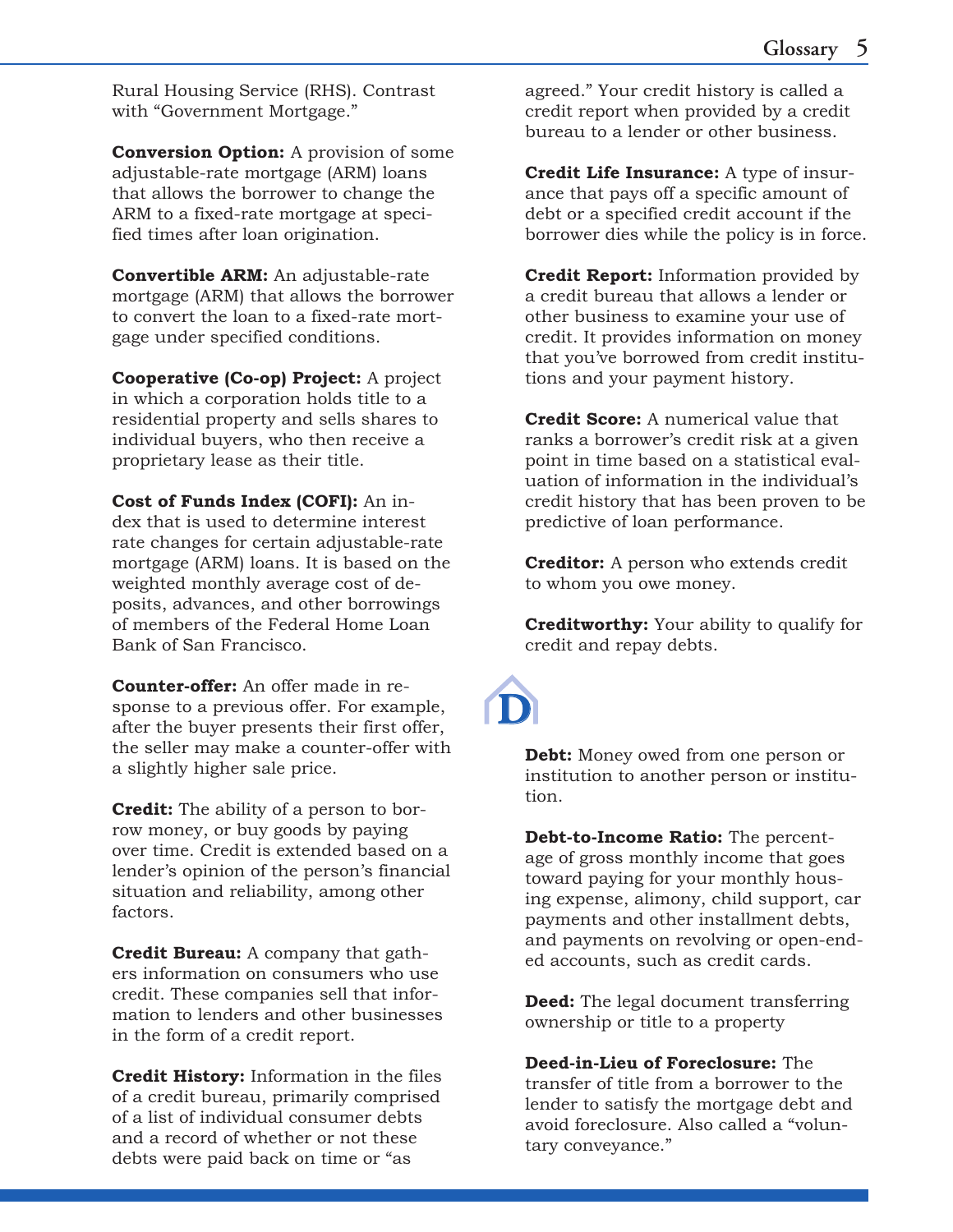**Deed of Trust:** A legal document in which the borrower transfers the title to a third party (trustee) to hold as security for the lender. When the loan is paid in full, the trustee transfers title back to the borrower. If the borrower defaults on the loan the trustee will sell the property and pay the lender the mortgage debt.

**Default:** Failure to fulfill a legal obligation. A default includes failure to pay on a financial obligation, but also may be a failure to perform some action or service that is non-monetary. For example, when leasing a car, the lessee is usually required to properly maintain the car.

**Delinquency:** Failure to make a payment when it is due. The condition of a loan when a scheduled payment has not been received by the due date, but generally used to refer to a loan for which payment is 30 or more days past due.

**Depreciation:** A decline in the value of a house due to changing market conditions or lack of upkeep on a home.

**Discount Point:** A fee paid by the borrower at closing to reduce the interest rate. A point equals one percent of the loan amount.

**Down Payment:** A portion of the price of a home, usually between 3-20%, not borrowed and paid up-front in cash. Some loans are offerend with zero downpayment.

**Due-on-Sale Clause:** A provision in a mortgage that allows the lender to demand repayment in full of the outstanding balance if the property securing the mortgage is sold.



**Earnest Money Deposit:** The deposit to show that you're committed to buying the home. The deposit usually will not be refunded to you after the seller accepts your offer, unless one of the sales contract contingencies is not fulfilled.

**Easement:** A right to the use of, or access to, land owned by another.

**Employer-Assisted Housing:** A program in which companies assist their employees in purchasing homes by providing assistance with the down payment, closing costs, or monthly payments.

**Encroachment:** The intrusion onto another's property without right or permission.

**Encumbrance:** Any claim on a property, such as a lien, mortgage or easement.

#### **Equal Credit Opportunity Act (ECOA):**

A federal law that requires lenders to make credit equally available without regard to the applicant's race, color, religion, national origin, age, sex, or marital status; the fact that all or part of the applicant's income is derived from a public assistance program; or the fact that the applicant has in good faith exercised any right under the Consumer Credit Protection Act. It also requires various notices to consumers.

**Equity:** The value in your home above the total amount of the liens against your home. If you owe \$100,000 on your house but it is worth \$130,000, you have \$30,000 of equity.

**Escrow:** An item of value, money, or documents deposited with a third party to be delivered upon the fulfillment of a condition. For example, the deposit by a borrower with the lender of funds to pay taxes and insurance premiums when they become due, or the deposit of funds or documents with an attorney or escrow agent to be disbursed upon the closing of a sale of real estate.

**Escrow Account:** An account that a mortgage servicer establishes on behalf of a borrower to pay taxes, insurance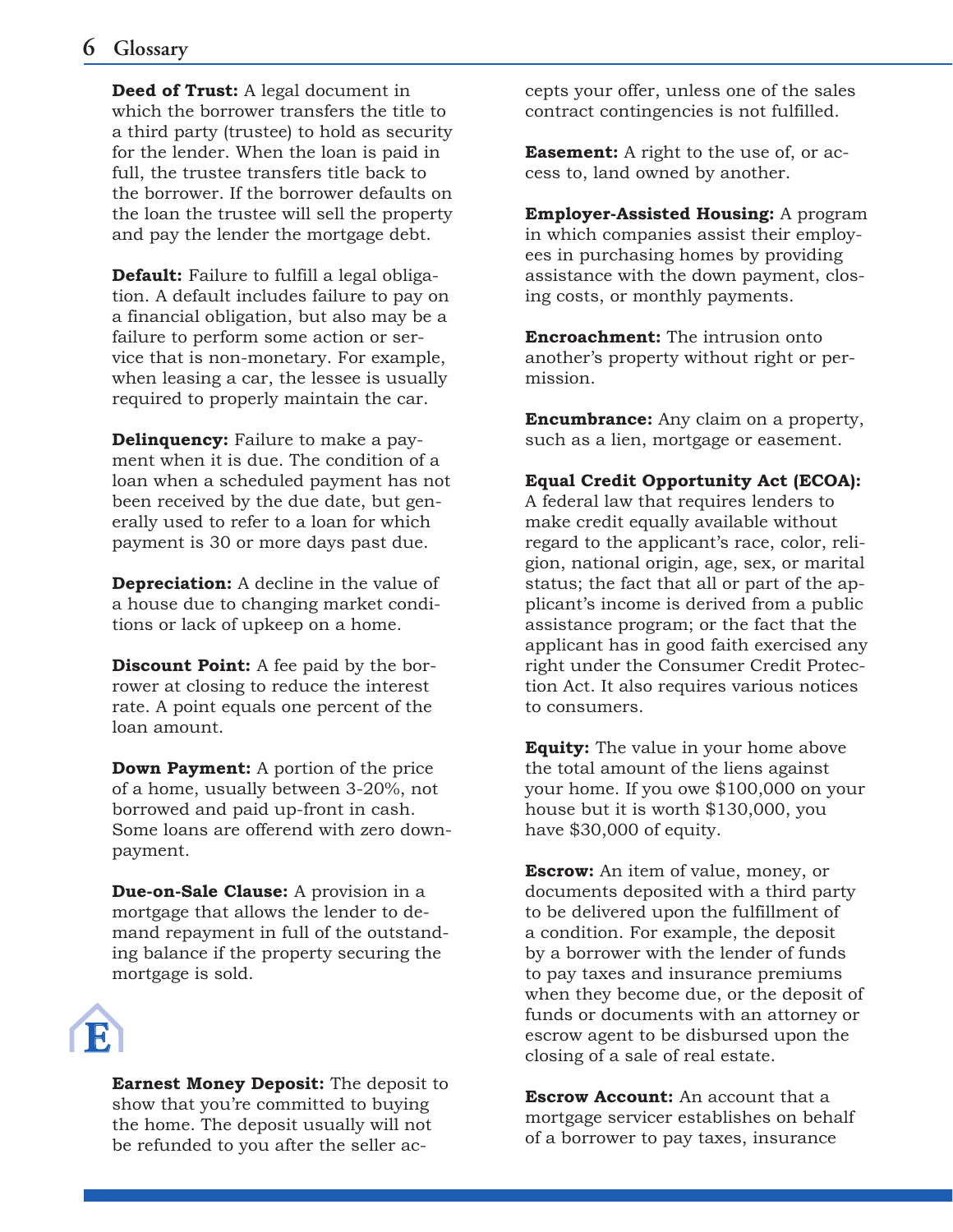premiums, or other charges when they are due. Sometimes referred to as an "impound" or "reserve" account.

**Escrow Analysis:** The accounting that a mortgage servicer performs to determine the appropriate balances for the escrow account, compute the borrower's monthly escrow payments, and determine whether any shortages, surpluses or deficiencies exist in the account.

**Eviction:** The legal act of removing someone from real property.

**Exclusive Right-to-Sell Listing:** The traditional kind of listing agreement under which the property owner appoints a real estate broker (known as the listing broker) as exclusive agent to sell the property on the owner's stated terms, and agrees to pay the listing broker a commission when the property is sold, regardless of whether the buyer is found by the broker, the owner or another broker. This is the kind of listing agreement that is commonly used by a listing broker to provide the traditional full range of real estate brokerage services. If a second real estate broker (known as a selling broker) finds the buyer for the property, then some commission will be paid to the selling broker.

**Exclusive Agency Listing:** A listing agreement under which a real estate broker (known as the listing broker) acts as an exclusive agent to sell the property for the property owner, but may be paid a reduced or no commission when the property is sold if, for example, the property owner rather than the listing broker finds the buyer. This kind of listing agreement can be used to provide the owner a limited range of real estate brokerage services rather than the traditional full range. As with other kinds of listing agreements, if a second real estate broker (known as a selling broker) finds the buyer for the property, then some commission will be paid to the selling broker.

**Executor:** A person named in a will and approved by a probate court to administer the deposition of an estate in accordance with the instructions of the will.

# **F**

#### **Fair Credit Reporting Act (FCRA):** A

consumer protection law that imposes obligations on (1) credit bureaus (and similar agencies) that maintain consumer credit histories, (2) lenders and other businesses that buy reports from credit bureaus, and (3) parties who furnish consumer information to credit bureaus. Among other provisions, the FCRA limits the sale of credit reports by credit bureaus by requiring the purchaser to have a legitimate business need for the data, allows consumers to learn the information on them in credit bureau files (including one annual free credit report), and specifies procedure for challenging errors in that data.

**Fair Market Value:** The price at which property would be transferred between a willing buyer and willing seller, each of whom has a reasonable knowledge of all pertinent facts and is not under any compulsion to buy or sell.

**Fannie Mae:** A New York stock exchange company. It is a public company that operates under a federal charter and is the nation's largest source of financing for home mortgages. Fannie Mae does not lend money directly to consumers, but instead works to ensure that mortgage funds are available and affordable, by purchasing mortgage loans from institutions that lend directly to consumers.

**Fannie Mae-Seller/Servicer:** A lender that Fannie Mae has approved to sell loans to it and to service loans on Fannie Mae's behalf.

**Fannie Mae/Freddie Mac Loan Limit:**  The current 2006 Fannie Mae/Freddie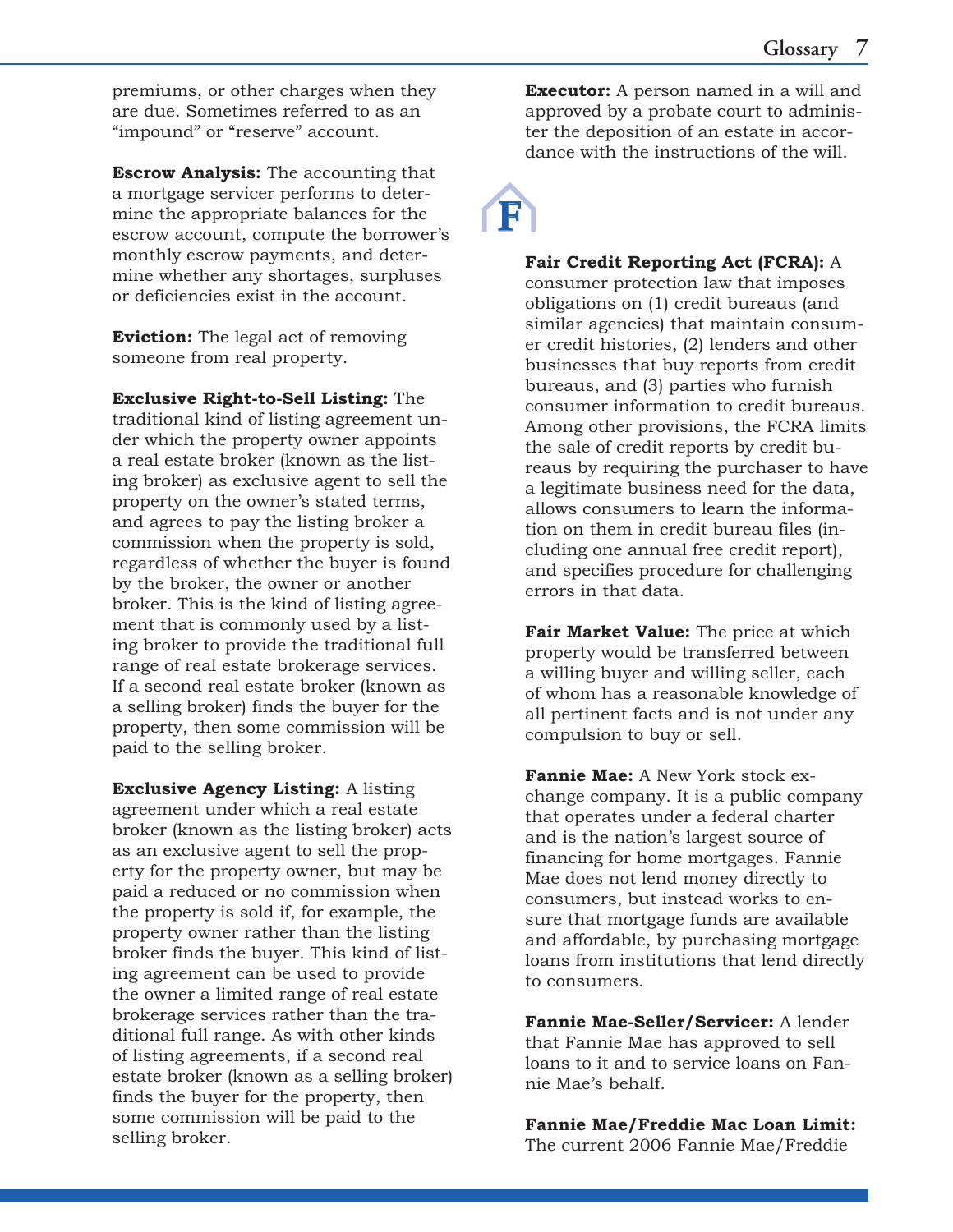Mac loan limit for a single-family home is \$417,000 and is higher in Alaska, Guam, Hawaii, and the U.S. Virgin Islands. The Fannie Mae loan limit is \$533,850 for a two-unit home; \$645,300 for a three-unit home; and \$801,950 for a four-unit home. Also referred to as the "conventional loan limit."

#### **Federal Housing Administration**

**(FHA):** An agency within the U.S. Department of Housing and Urban Development (HUD) that insures mortgages and loans made by private lenders.

**FHA-Insured Loan:** A loan that is insured by the Federal Housing Administration (FHA) of the U.S. Department of Housing and Urban Development (HUD).

**First Mortgage:** A mortgage that is the primary lien against a property.

**First-Time Home Buyer:** A person with no ownership interest in a principal residence during the three-year period preceding the purchase of the security property.

#### **Fixed-Period Adjustable-Rate Mort-**

**gage:** An adjustable-rate mortgage (ARM) that offers a fixed rate for an initial period, typically three to ten years, and then adjusts every six months, annually, or at another specified period, for the remainder of the term. Also known as a "hybrid loan."

**Fixed-Rate Mortgage:** A mortgage with an interest rate that does not change during the entire term of the loan.

**Flood Certification Fee:** A fee charged by independent mapping firms to identify properties located in areas designated as flood zones.

**Flood Insurance:** Insurance that compensates for physical property damage resulting from flooding. It is required for properties located in federally designated flood hazard zones.

**Foreclosure:** A legal action that ends all ownership rights in a home when the homebuyer fails to make the mortgage payments or is otherwise in default under the terms of the mortgage.

**Forfeiture:** The loss of money, property, rights, or privileges due to a breach of a legal obligation.

**Fully Amortized Mortgage:** A mortgage in which the monthly payments are designed to retire the obligation at the end of the mortgage term.



**General Contractor:** A person who oversees a home improvement or construction project and handles various aspects such as scheduling workers and ordering supplies.

**Gift Letter:** A letter that a family member writes verifying that s/he has given you a certain amount of money as a gift and that you don't have to repay it. You can use this money towards a portion of your down payment with some mortgages.

**Good-Faith Estimate:** A form required by the Real Estate Settlement Procedures Act (RESPA) that discloses an estimate of the amount or range of charges, for specific settlement services the borrower is likely to incur in connection with the mortgage transaction.

**Government Mortgage:** A mortgage loan that is insured or guaranteed by a federal government entity such as the Federal Housing Administration (FHA), the U.S. Department of Veterans Affairs (VA), or the Rural Housing Service (RHS).

**Government National Mortgage Association (Ginnie Mae):** A government-owned corporation within the U.S. Department of Housing and Urban De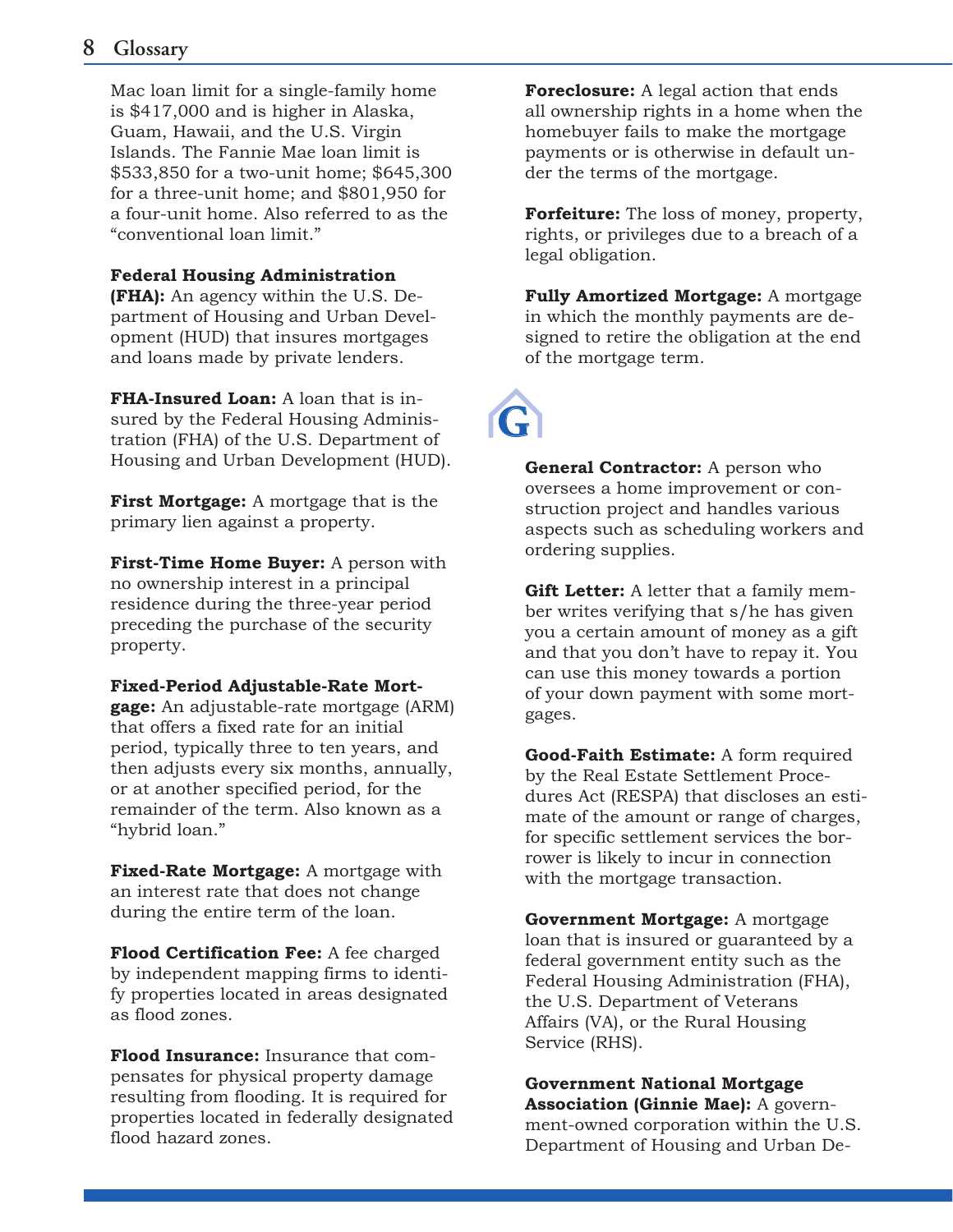velopment (HUD) that guarantees securities backed by mortgages that are insured or guaranteed by other government agencies. Popularly known as "Ginnie Mae."

**Gross Monthly Income:** The income you earn in a month before taxes and other deductions. It also may include rental income, self-employed income, income from alimony, child support, public assistance payments, and retirement benefits.

**Ground Rent:** Payment for the use of land when title to a property is held as a leasehold estate (that is, the borrower does not actually own the property, but has a long-term lease on it).

#### **Growing-Equity Mortgage (GEM):**

A fixed-rate mortgage in which the monthly payments increase according to an agreed-upon schedule, with the extra funds applied to reduce the loan balance and loan term.



**Hazard Insurance:** Insurance coverage that compensates for physical damage to a property from fire, wind, vandalism, or other covered hazards or natural disasters.

#### **Home Equity Conversion Mortgage**

**(HECM):** A special type of mortgage developed and insured by the Federal Housing Administration (FHA) that enables older home owners to convert the equity they have in their homes into cash, using a variety of payment options to address their specific financial needs. Sometimes called a "reverse mortgage."

#### **Home Equity Line of Credit**

**(HELOC):** A type of revolving loan, that enables a home owner to obtain multiple advances of the loan proceeds at his or her own discretion, up to an amount that represents a specified percentage of the borrower's equity in the property.

**Home Inspection:** A professional inspection of a home to determine the condition of the property. The inspection should include an evaluation of the plumbing, heating and cooling systems, roof, wiring, foundation and pest infestation.

**Homeowner's Insurance:** A policy that protects you and the lender from fire or flood, which damages the structure of the house; a liability, such as an injury to a visitor to your home; or damage to your personal property, such as your furniture, clothes or appliances

**Homeowner's Warranty (HOW):** Insurance offered by a seller that covers certain home repairs and fixtures for a specified period of time.

**Homeowners' Association:** An organization of homeowners residing within a particular area whose principal purpose is to ensure the provision and maintenance of community facilities and services for the common benefit of the residents.

**Housing Expense Ratio:** The percentage of your gross monthly income that goes toward paying for your housing expenses.

**HUD-1 Settlement Statement:** A final listing of the closing costs of the mortgage transaction. It provides the sales price and down payment, as well as the total settlement costs required from the buyer and seller.

**Hybrid Loan:** An adjustable-rate mortgage (ARM) that offers a fixed rate for an initial period, typically three to ten years, and then adjusts every six months, annually, or at another specified period, for the remainder of the term.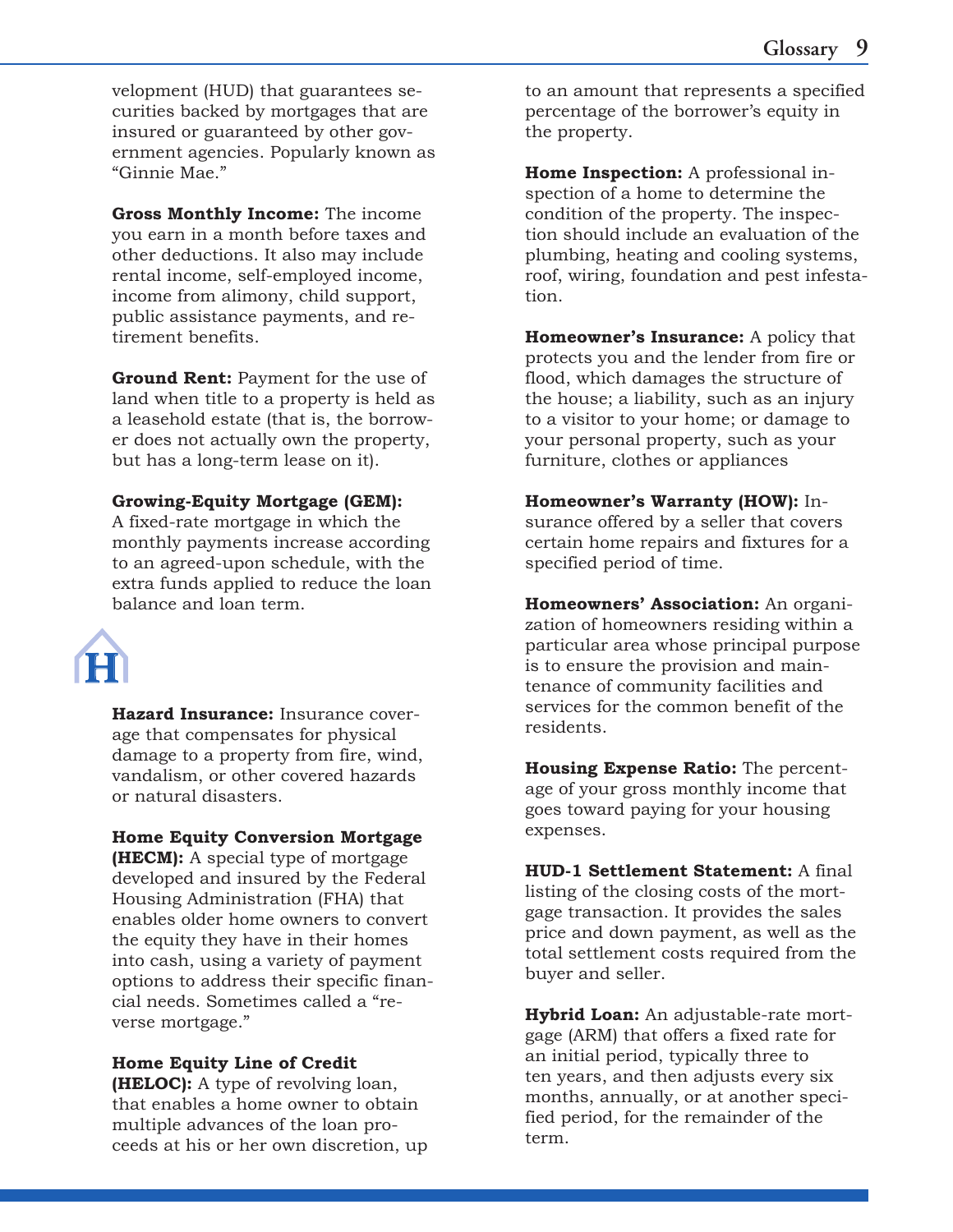# **I**

**Income Property:** Real estate developed or purchased to produce income, such as a rental unit.

**Index:** A number used to compute the interest rate for an adjustable-rate mortgage (ARM). The index is generally a published number or percentage, such as the average interest rate or yield on U.S. Treasury bills. A margin is added to the index to determine the interest rate that will be charged on the ARM. This interest rate is subject to any caps on the maximum or minimum interest rate that may be charged on the mortgage, stated in the note.

#### **Individual Retirement Account (IRA):**

A tax-deferred plan that can help you build a retirement nest egg.

**Inflation:** An increase in prices.

**Initial Interest Rate:** The original interest rate for an adjustable-rate mortgage (ARM). Sometimes known as the "start rate."

**Inquiry:** A request for a copy of your credit report by a lender or other business, often when you fill out a credit application and/or request more credit. Too many inquiries on a credit report can hurt your credit score; however, most credit scores are not affected by multiple inquiries from auto or mortgage lenders within a short period of time.

**Installment:** The regular periodic payment that a borrower agrees to make to a lender.

**Installment Debt:** A loan that is repaid in accordance with a schedule of payments for a specified term (such as an automobile loan).

**Interest:** The cost you pay to borrow **Keogh Funds:** A tax-deferred retiremoney. It is the payment you make to ment-savings plan for small business

you. Interest is usually expressed as a percentage of the amount borrowed.

**Interest Accrual Rate:** The percentage rate at which interest accumulates or increases on a mortgage loan.

**Interest Rate Cap:** For an adjustablerate mortgage (ARM), a limitation on the amount the interest rate can change per adjustment or over the lifetime of the loan, as stated in the note.

**Interest Rate Ceiling:** For an adjustable-rate mortgage (ARM), the maximum interest rate, as specified in the mortgage note.

**Interest Rate Floor:** For an adjustablerate mortgage (ARM), the minimum interest rate, as specified in the mortgage note.

**Investment Property:** A property purchased to generate rental income, tax benefits, or profitable resale rather than to serve as the borrower's primary residence. Contrast with "second home."

**Judgment Lien:** A lien on the property of a debtor resulting from the decree of a court.

**Jumbo Loan:** A loan that exceeds the mortgage amount eligible for purchase by Fannie Mae or Freddie Mac. Also called "non-conforming loan."

**Junior Mortgage:** A loan that is subordinate to the primary loan or first-lien mortgage loan, such as a second or third mortgage.



**J**

a lender for the money it has loaned to owners or self-employed individuals who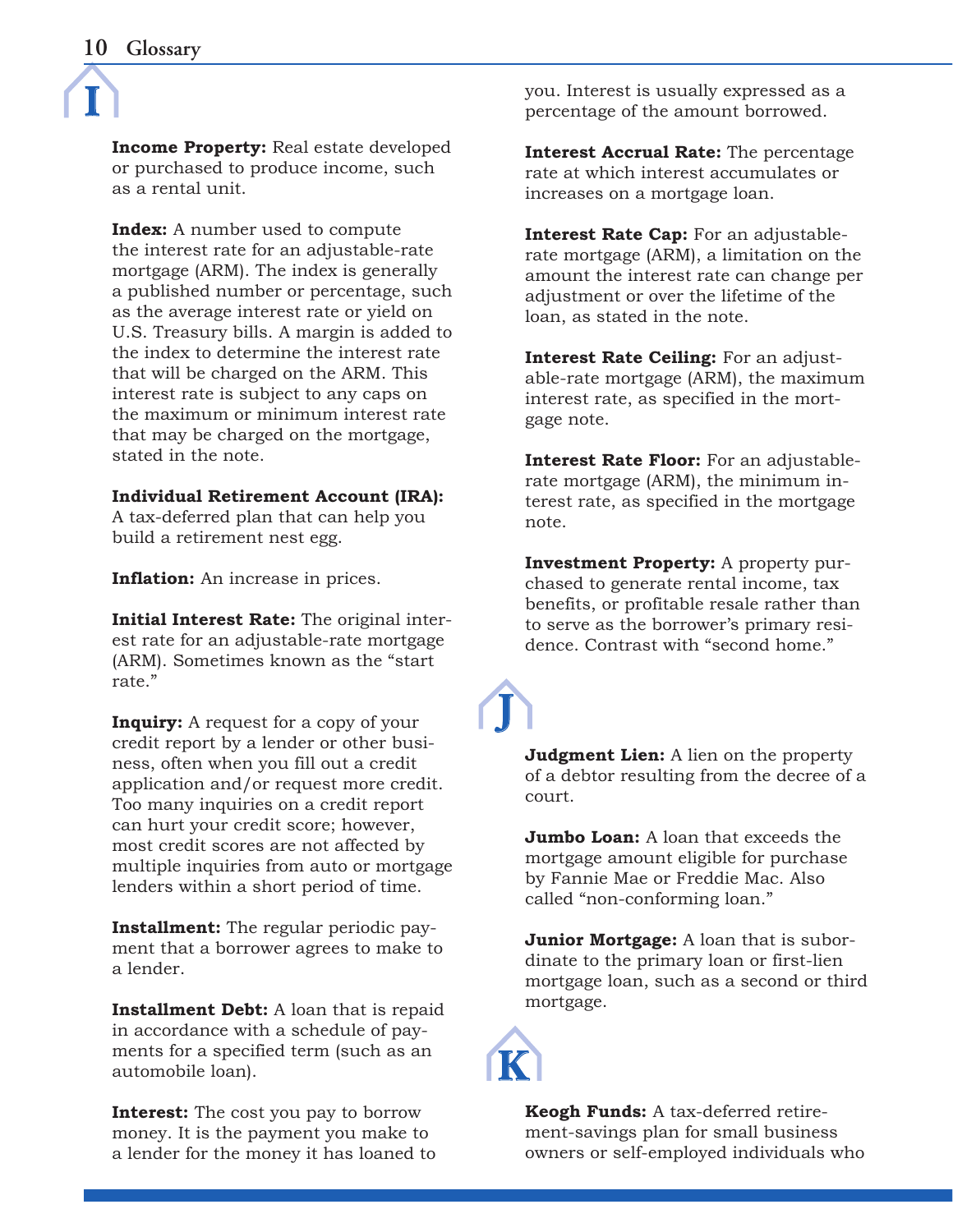have earned income from their trade or business. Contributions to the Keogh plan are tax-deductible.

# **L**

**Late Charge:** A penalty imposed by the lender when a borrower fails to make a scheduled payment on time.

**Lease-Purchase Option:** An option sometimes used by sellers to rent a property to a consumer, who has the option to buy the home within a specified period of time. Typically, part of each rental payment is put aside for the purpose of accumulating funds to pay the down payment and closing costs.

**Liabilities:** A person's debts and other financial obligations.

**Liability Insurance:** Insurance coverage that protects property owners against claims of negligence, personal injury or property damage to another party.

**LIBOR-Index:** An index used to determine interest rate changes for certain adjustable-rate mortgage (ARM) plans, based on the average interest rate at which international banks lend to or borrow funds from the London Interbank Market.

**Lien:** A claim or charge on property for payment of a debt. With a mortgage, the lender has the right to take the title to your property if you don't make the mortgage payments.

**Lifetime Cap:** For an adjustable-rate mortgage (ARM), a limit on the amount that the interest rate or monthly payment can increase or decrease over the life of the loan.

**Liquid Asset:** A cash asset or an asset that is easily converted into cash.

**Loan Origination:** The process by which a loan is made, which may include taking a loan application, processing and underwriting the application, and closing the loan.

Loan Origination Fees: Fees paid to your mortgage lender or broker for processing the mortgage application. This fee is usually in the form of points. One point equals one percent of the mortgage amount.

**Loan-To-Value (LTV) Ratio:** The relationship between the loan amount and the value of the property (the lower of appraised value or sales price), expressed as a percentage of the property's value. For example, a \$100,000 home with an \$80,000 mortgage has an LTV of 80 percent.

**Lock-In Rate:** A written agreement guaranteeing a specific mortgage interest rate for a certain amount of time.

**Low-Down-Payment Feature:** A feature of some mortgages, usually fixed-rate mortgages, that helps you buy a home with a low down payment.



**Manufactured Housing:** Homes that are built entirely in a factory in accordance with a federal building code administered by the U.S. Department of Housing and Urban Development (HUD). Manufactured homes may be singleor multi-section and are transported from the factory to a site and installed. Homes that are permanently affixed to a foundation often may be classified as real property under applicable state law, and may be financed with a mortgage. Homes that are not permanently affixed to a foundation generally are classified as personal property, and are financed with a retail installment sales agreement.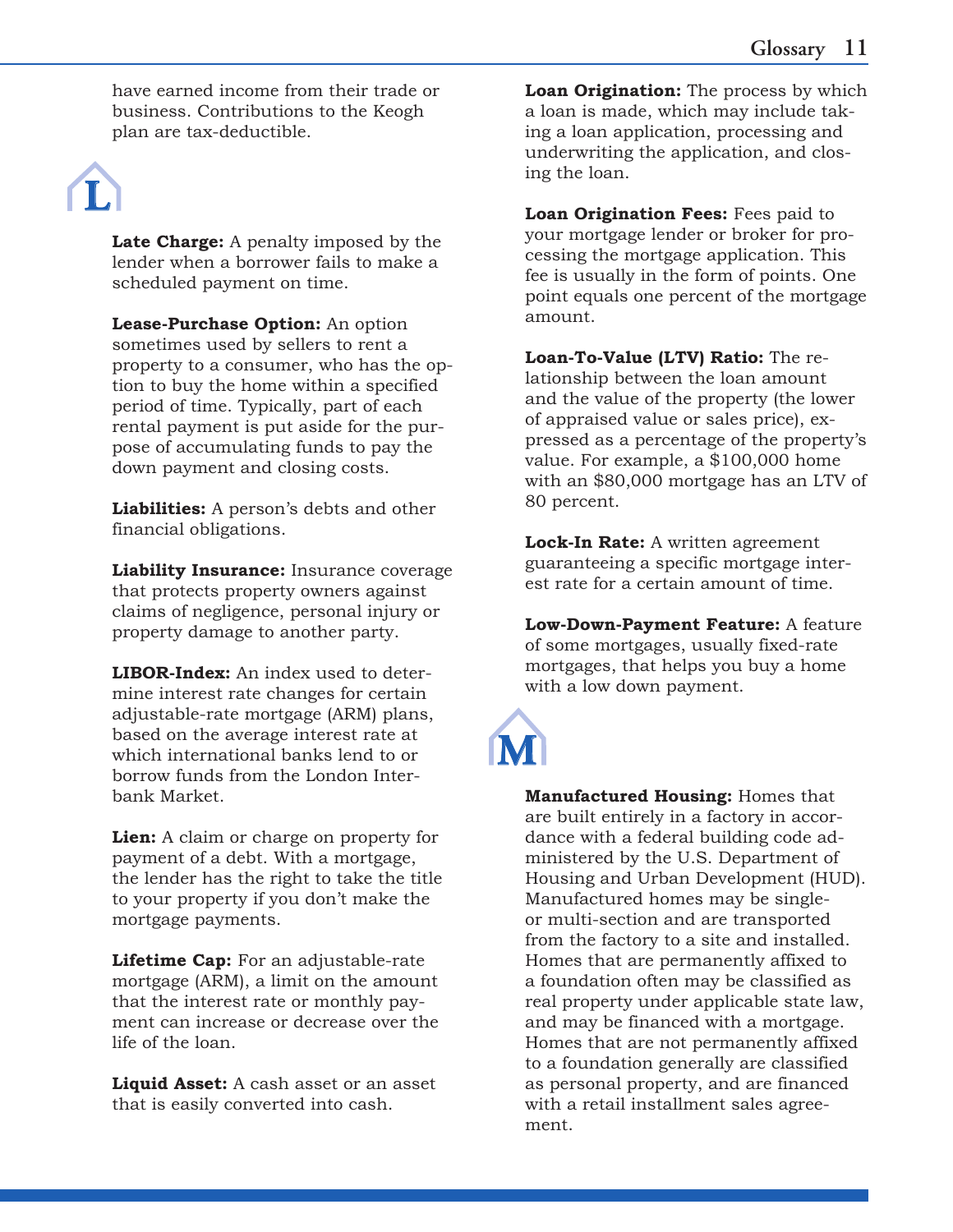**Margin:** A percentage added to the index for an adjustable-rate mortgage (ARM) to establish the interest rate on each adjustment date.

**Market Value:** The current value of your home based on what a purchaser would pay. An appraisal is sometimes used to determine market value.

**Maturity Date:** The date on which a mortgage loan is scheduled to be paid in full, as stated in the note.

**Merged Credit Report:** A credit report issued by a credit reporting company that combines information from two or three major credit bureaus.

**Modification:** Any change to the terms of a mortgage loan, including changes to the interest rate, loan balance, or loan term.

**Money Market Account:** A type of investment in which funds are invested in short-term securities.

**Mortgage:** A loan using your home as collateral. In some states the term mortgage is also used to describe the document you sign (to grant the lender a lien on your home). It also may be used to indicate the amount of money you borrow, with interest, to purchase your house. The amount of your mortgage often is the purchase price of the home minus your down payment.

**Mortgage Broker:** An individual or firm that brings borrowers and lenders together for the purpose of loan origination. A mortgage broker typically takes loan applications and may process loans. A mortgage broker also may close the loan.

**Mortgage Insurance (MI):** Insurance that protects lenders against losses caused by a borrower's default on a mortgage loan. MI typically is required if the borrower's down payment is less than 20 percent of the purchase price.

#### **Mortgage Insurance Premium (MIP):**

The amount paid by a borrower for mortgage insurance, either to a government agency such as the Federal Housing Administration (FHA) or to a private mortgage insurance (PMI) company.

**Mortgage Lender:** The lender providing funds for a mortgage. Lenders also manage the credit and financial information review, the property and the loan application process through closing.

**Mortgage Life Insurance:** A type of insurance that will pay off a mortgage if the borrower dies while the loan is outstanding; a form of credit life insurance.

**Mortgage Rate:** The interest rate you pay to borrow the money to buy your house.

**Mortgagee:** The institution or individual to whom a mortgage is given.

**Mortgagor:** The owner of real estate who pledges property as security for the repayment of a debt; the borrower.

**Multifamily Mortgage:** A mortgage loan on a building with five or more dwelling units.

**Multifamily Properties:** Typically, buildings with five or more dwelling units.

**Multiple Listing Service (MLS):** A clearinghouse through which member real estate brokerage firms regularly and systematically exchange information on listings of real estate properties and share commissions with members who locate purchasers. The MLS for an area is usually operated by the local, private real estate association as a joint venture among its members designed to foster real estate brokerage services.

**Mutual Funds:** A fund that pools the money of its investors to buy a variety of securities.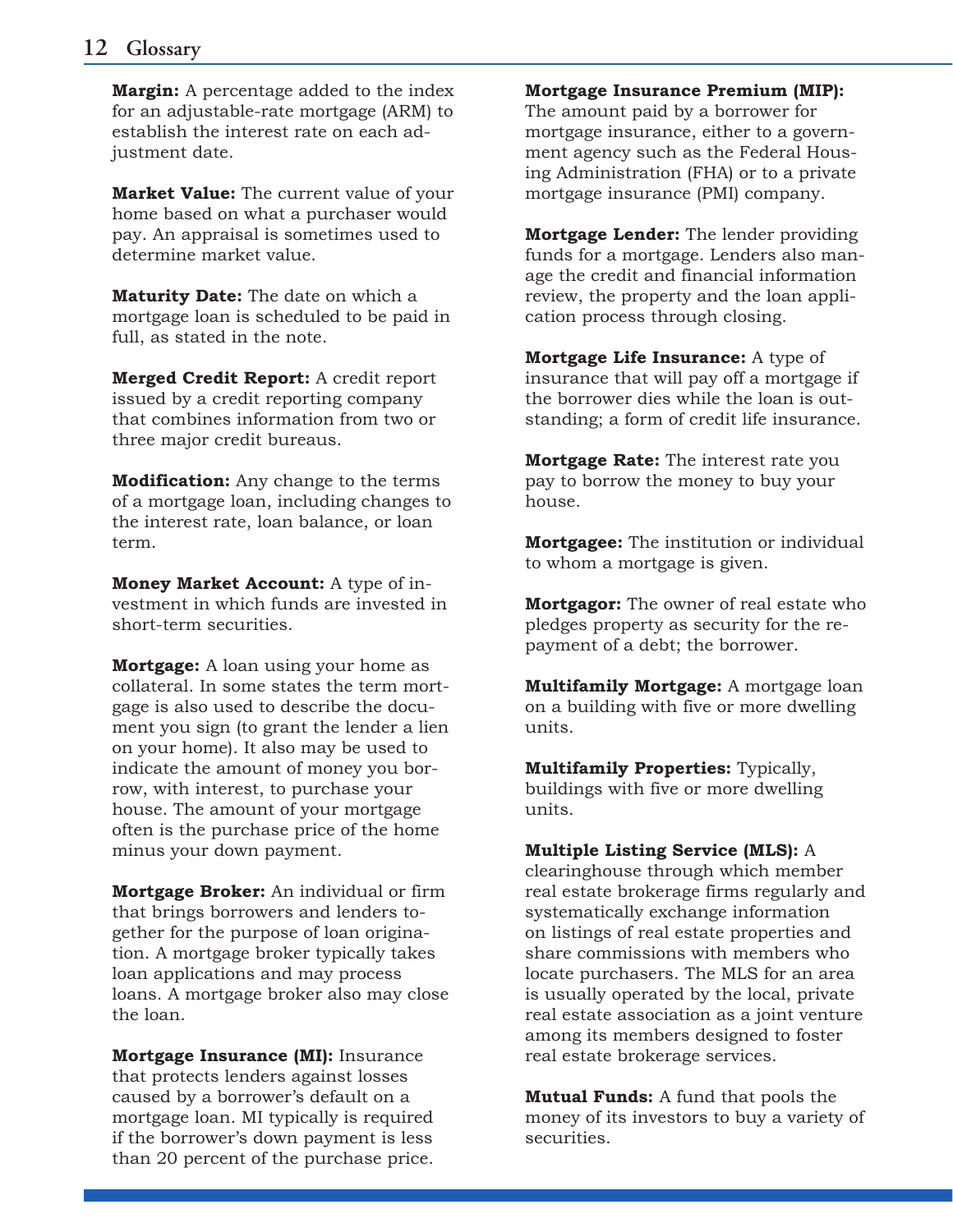# **N**

**Negative Amortization:** An increase in the balance of a loan caused by adding unpaid interest to the loan balance; this occurs when the payment does not cover the interest due.

**Net Monthly Income:** Your take-home pay after taxes. It is the amount of money that you actually receive in your paycheck.

**Net Worth:** The value of a company or individual's assets, including cash, less total liabilities.

**Non-Liquid Asset:** An asset that cannot easily be converted into cash.

**Note:** A written promise to pay a specified amount under the agreed upon conditions.

**Note Rate:** The interest rate stated on a mortgage note, or other loan agreement.

# **O**

**Offer:** A formal bid from the home buyer to the home seller to purchase a home.

**Open House:** When the seller's real estate agent opens the seller's house to the public. You don't need a real estate agent to attend an open house.

**Original Principal Balance:** The total amount of principal owed on a mortgage before any payments are made.

**Origination Fee:** A fee paid to a lender or broker to cover the administrative costs of processing a loan application. The origination fee typically is stated in the form of points. One point is one percent of the mortgage amount.

**Owner Financing:** A transaction in which the property seller provides all or part of the financing for the buyer's purchase of the property.

**Owner-Occupied Property:** A property that serves as the borrower's primary residence.



**Partial Payment:** A payment that is less than the scheduled monthly payment on a mortgage loan.

**Payment Change Date:** The date on which a new monthly payment amount takes effect, for example, on an adjustable-rate mortgage (ARM) loan.

**Payment Cap:** For an adjustable-rate mortgage (ARM) or other variable rate loan, a limit on the amount that payments can increase or decrease during any one adjustment period.

**Personal Property:** Any property that is not real property.

**PITI:** An acronym for the four primary components of a monthly mortgage payment: principle, interest, taxes, and insurance (PITI).

**PITI Reserves:** A cash amount that a borrower has available after making a down payment and paying closing costs for the purchase of a home. The principal, interest, taxes, and insurance (PITI) reserves must equal the amount that the borrower would have to pay for PITI for a predefined number of months.

**Planned Unit Development (PUD):** A real estate project in which individuals hold title to a residential lot and home while the common facilities are owned and maintained by a homeowners' association for the benefit and use of the individual PUD unit owners.

**Point:** One percent of the amount of the mortgage loan. For example, if a loan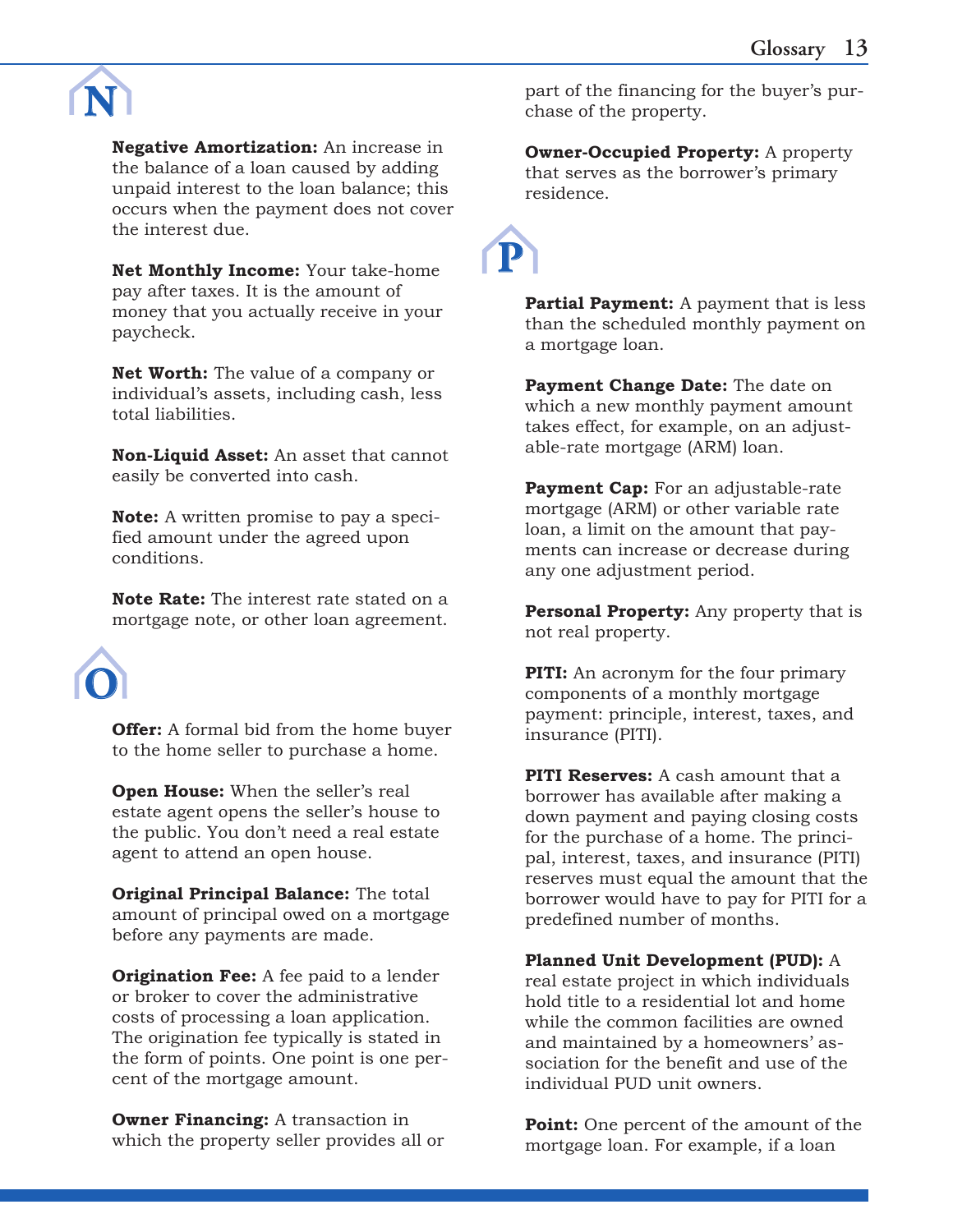is made for \$50,000, one point equals \$500.

**Power of Attorney:** A legal document that authorizes another person to act on one's behalf. A power of attorney can grant complete authority or can be limited to certain acts and/or certain periods of time.

**Pre-Approval:** A process by which a lender provides a prospective borrower with an indication of how much money he or she will be eligible to borrow when applying for a mortgage loan. This process typically includes a review of the applicant's credit history and may involve the review and verification of income and assets to close.

**Pre-Approval Letter:** A letter from a mortgage lender indicating that you qualify for a mortgage of a specific amount. It also shows a home seller that you're a serious buyer.

**Pre-Qualification:** A preliminary assessment by a lender of the amount it will lend to a potential home buyer. The process of determining how much money a prospective home buyer may be eligible to borrow before he or she applies for a loan.

**Pre-Qualification Letter:** A letter from a mortgage lender that states that you're pre-qualified to buy a home, but does not commit the lender to a particular mortgage amount.

**Predatory Lending:** Abusive lending practices that include making mortgage loans to people who do not have the income to repay them or repeatedly refinancing loans, charging high points and fees each time and "packing" credit insurance onto a loan.

**Prepayment:** Any amount paid to reduce the principal balance of a loan before the scheduled due date.

**Prepayment Penalty:** A fee that a borrower may be required to pay to the lender, in the early years of a mortgage loan, for repaying the loan in full or prepaying a substantial amount to reduce the unpaid principle balance.

**Principal:** The amount of money borrowed or the amount of the loan that has not yet been repaid to the lender. This does not include the interest you will pay to borrow that money. The principal balance (sometimes called the outstanding or unpaid principal balance) is the amount owed on the loan minus the amount you've repaid.

**Private Mortgage Insurance:** Insurance for conventional mortgage loans that protects the lender from loss in the event of default by the borrower. See Mortgage Insurance

**Promissory Note:** A written promise to repay a specified amount over a specified period of time.

**Property Appreciation:** See "Appreciation."

**Purchase and Sale Agreement:** A document that details the price and conditions for a transaction. In connection with the sale of a residential property, the agreement typically would include: information about the property to be sold, sale price, down payment, earnest money deposit, financing, closing date, occupancy date, length of time the offer is valid, and any special contingencies.

**Purchase Money Mortgage:** A mortgage loan that enables a borrower to acquire a property.

**Q**

**Qualifying Guidelines:** Criteria used to determine eligibility for a loan.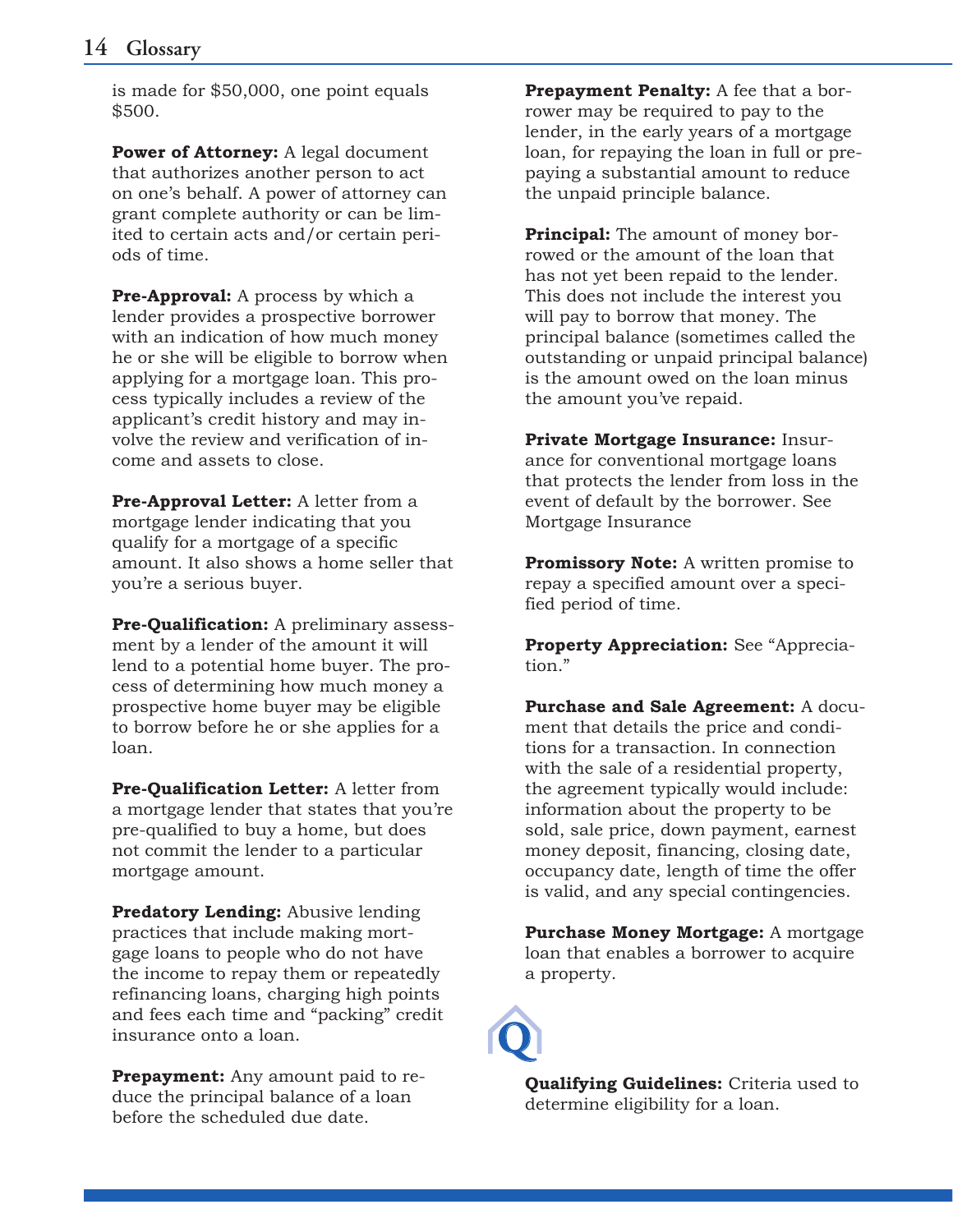**Qualifying Ratios:** Calculations that are used in determining the loan amount that a borrower qualifies for, typically a comparison of the borrower's total monthly income to monthly debt payments and other recurring monthly obligations.

**Quality Control:** A system of safeguards to ensure that loans are originated, underwritten and serviced according to the lender's standards and, if applicable, the standards of the investor, governmental agency, or mortgage insurer.



**Radon:** A toxic gas found in the soil beneath a house that can contribute to cancer and other illnesses.

**Rate Cap:** The limit on the amount an interest rate on an adjustable-rate mortgage (ARM) can increase or decrease during an adjustment period.

**Rate Lock:** An agreement in which an interest rate is "locked in" or guaranteed for a specified period of time prior to closing. See also "Lock-in Rate."

**Ratified Sales Contract:** A contract that shows both you and the seller of the house have agreed to your offer. This offer may include sales contingencies, such as obtaining a mortgage of a certain type and rate, getting an acceptable inspection, making repairs, closing by a certain date, etc.

**Real Estate Professional:** An individual who provides services in buying and selling homes. The real estate professional is paid a percentage of the home sale price by the seller. Unless you've specifically contracted with a buyer's agent, the real estate professional represents the interest of the seller. Real estate professionals may be able to refer you to local lenders or mortgage brokers, but are generally not involved in the lending process.

**Real Estate Settlement Procedures** 

**Act (RESPA):** A federal law that requires lenders to provide home mortgage borrowers with information about transaction-related costs prior to settlement, as well as information during the life of the loan regarding servicing and escrow accounts. RESPA also prohibits kickbacks and unearned fees in the mortgage loan business.

**Real Property:** Land and anything permanently affixed thereto — including buildings, fences, trees, and minerals.

**Recorder:** The public official who keeps records of transactions that affect real property in the area. Sometimes known as a "Registrar of Deeds" or "County Clerk."

**Recording:** The filing of a lien or other legal documents in the appropriate public record.

**Refinance:** Getting a new mortgage with all or some portion of the proceeds used to pay off the prior mortgage.

**Rehabilitation Mortgage:** A mortgage loan made to cover the costs of repairing, improving, and sometimes acquiring an existing property.

**Remaining Term:** The original number of payments due on the loan minus the number of payments that have been made.

**Repayment Plan:** An arrangement by which a borrower agrees to make additional payments to pay down past due amounts while still making regularly scheduled payments.

**Replacement Cost:** The cost to replace damaged personal property without a deduction for depreciation.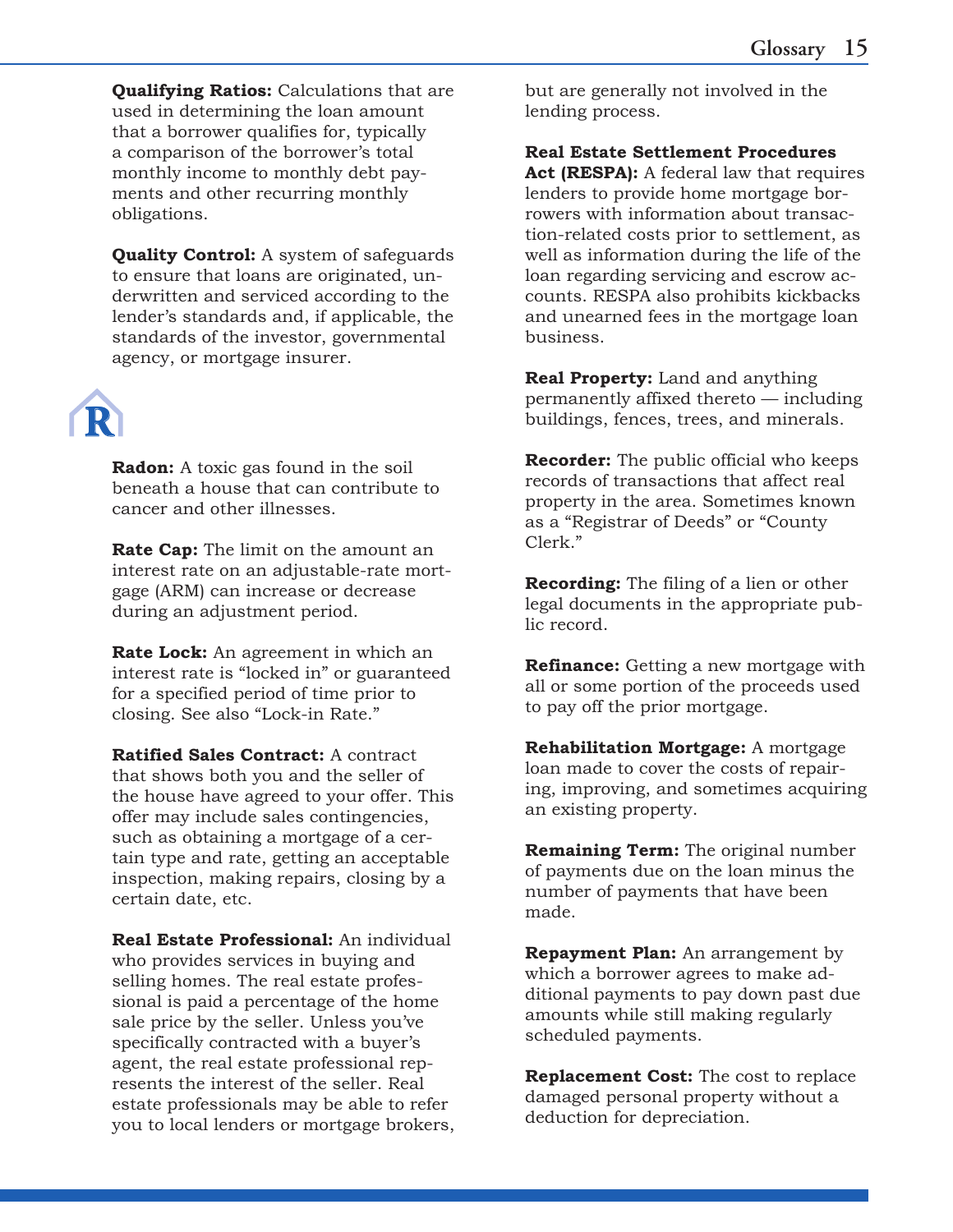**Rescission:** The cancellation or annulment of a transaction or contract by operation of law or by mutual consent. Borrowers have a right to cancel certain mortgage refinance and home equity transactions within three business days after closing, or for up to three years in certain instances.

**Revolving Debt:** Credit that is extended by a creditor under a plan in which (1) the creditor contemplates repeated transactions; (2) the creditor may impose a finance charge from time to time on an outstanding unpaid balance; and (3) the amount of credit that may be extended to the consumer during the term of the plan is generally made available to the extent that any outstanding balance is repaid.

**Right of First Refusal:** A provision in an agreement that requires the owner of a property to give another party the first opportunity to purchase or lease the property before he or she offers it for sale or lease to others.

**Rural Housing Service (RHS):** An agency within the U.S. Department of Agriculture (USDA), which operates a range of programs to help rural communities and individuals by providing loan and grants for housing and community facilities. The agency also works with private lenders to guarantee loans for the purchase or construction of singlefamily housing.



**Securities:** A financial form that shows the holder owns a share or shares of a company (stock) or has loaned money to a company or government organization (bond).

**Sale-Leaseback:** A transaction in which the buyer leases the property back to the seller for a specified period of time.

**Second Mortgage:** A mortgage that has a lien position subordinate to the first mortgage.

**Secondary Mortgage Market:** The market in which mortgage loan and mortgage-backed securities are bought and sold.

**Secured Loan:** A loan that is backed by property such as a house, car, jewelry, etc.

**Security:** The property that will be given or pledged as collateral for a loan.

**Securities:** Financial forms that shows the holder owns a share or shares of a company (stocks) or has loaned money to a company or government organization (bonds).

**Seller Take-Back:** An agreement in which the seller of a property provides financing to the buyer for the home purchase. See also "Owner Financing."

**Servicer:** A firm that performs servicing functions, including collecting mortgage payments, paying the borrower's taxes and insurance and generally managing borrower escrow accounts.

**Servicing:** The tasks a lender performs to protect the mortgage investment, including the collection of mortgage payments, escrow administration, and delinquency management.

**Settlement:** The process of completing a loan transaction at which time the mortgage documents are signed and then recorded, funds are disbursed, and the property is transferred to the buyer (if applicable). Also called closing or escrow in different jurisdictions. See also "Closing"

**Settlement Statement:** A document that lists all closing costs on a consumer mortgage transaction.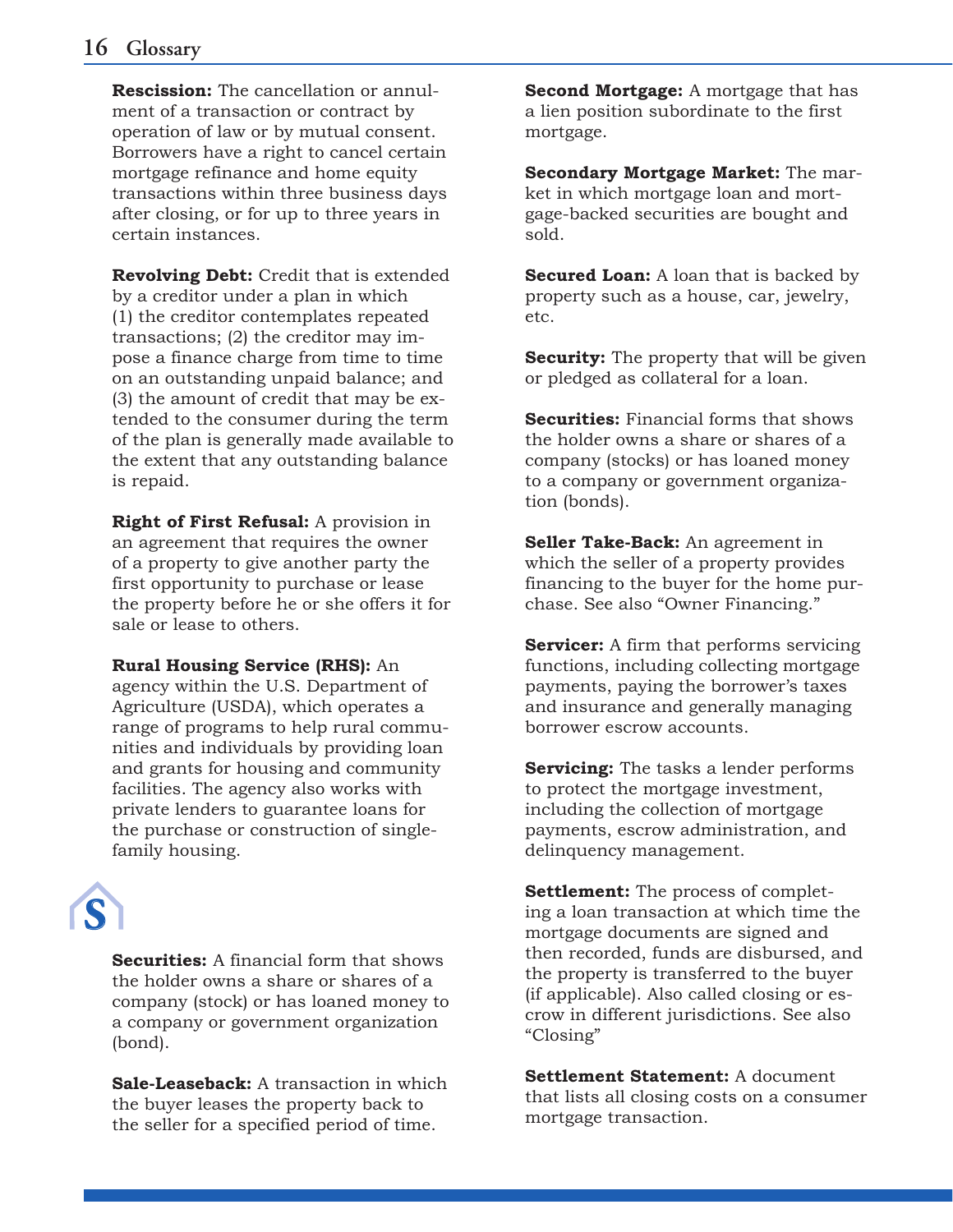**Single-Family Properties:** One- to four-unit properties including detached homes, townhouses, condominiums, and cooperatives, and manufactured homes attached to a permanent foundation and classified as real property under applicable state law.

**Soft Second Loan:** A second mortgage whose payment is forgiven or is deferred until resale of the property.

**Servicemembers Civil Relief Act:** A federal law that restricts the enforcement of civilian debts against certain military personnel who may not be able to pay because of active military service. It also provides other protections to certain military personel.

**Subordinate Financing:** Any mortgage or other lien with lower priority than the first mortgage.

**Survey:** A precise measurement of a property by a licensed surveyor, showing legal boundaries of a property and the dimensions and location of improvements.

**Sweat Equity:** A borrower's contribution to the down payment for the purchase of a property in the form of labor or services rather than cash.



**Taxes and Insurance:** Funds collected as part of the borrower's monthly payment and held in escrow for the payment of the borrower's, or funds paid by the borrower for, state and local property taxes and insurance premiums.

**Termite Inspection:** An inspection to determine whether a property has termite infestation or termite damage. In many parts of the country, a home must be inspected for termites before it can be sold.

**Third-Party Origination:** A process by which a lender uses another party to completely or partially originate, process, underwrite, close, fund, or package a mortgage loan. See also "Mortgage Broker."

**Title:** The right to, and the ownership of, property. A title or deed is sometimes used as proof of ownership of land.

**Title Insurance:** Insurance that protects lenders and homeowners against legal problems with the title.

**Title Search:** A check of the public records to ensure that the seller is the legal owner of the property and to identify any liens or claims against the property.

**Trade Equity:** Real estate or assets given to the seller as part of the down payment for the property.

**Transfer Tax:** State or local tax payable when title to property passes from one owner to another.

**Treasury Index:** An index that is used to determine interest rate changes for certain adjustable-rate mortgage (ARM) plans. It is based on the results of auctions by the U.S. Treasury of Treasury bills and securities.

**Truth-In-Lending Act (TILA):** A federal law that requires disclosure of a truth-in-lending statement for consumer credit. The statement includes a summary of the total cost of credit, such as the annual percentage rate (APR) and other specifics of the credit.

**Two- to Four- Family Property:** A residential property that provides living space (dwelling units) for two to four families, although ownership of the structure is evidenced by a single deed; a loan secured by such a property is considered to be a single-family mortgage.